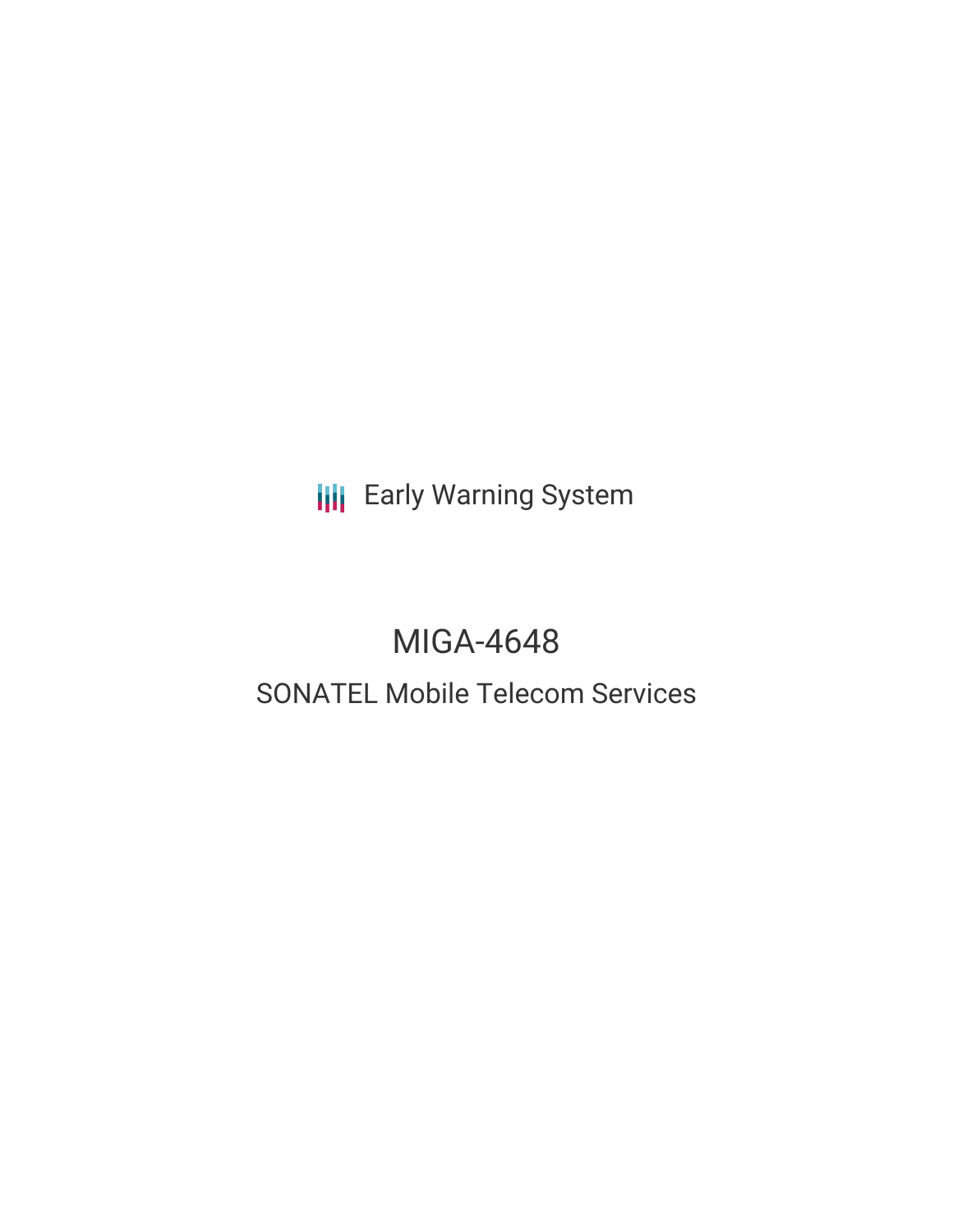

## **Quick Facts**

| <b>Countries</b>               | Sierra Leone                                    |
|--------------------------------|-------------------------------------------------|
| <b>Financial Institutions</b>  | Multilateral Investment Guarantee Agency (MIGA) |
| <b>Status</b>                  | Proposed                                        |
| <b>Bank Risk Rating</b>        | B                                               |
| <b>Voting Date</b>             | 2018-06-19                                      |
| <b>Borrower</b>                | Sonatel                                         |
| <b>Sectors</b>                 | Infrastructure                                  |
| <b>Investment Type(s)</b>      | Guarantee                                       |
| <b>Investment Amount (USD)</b> | \$198.00 million                                |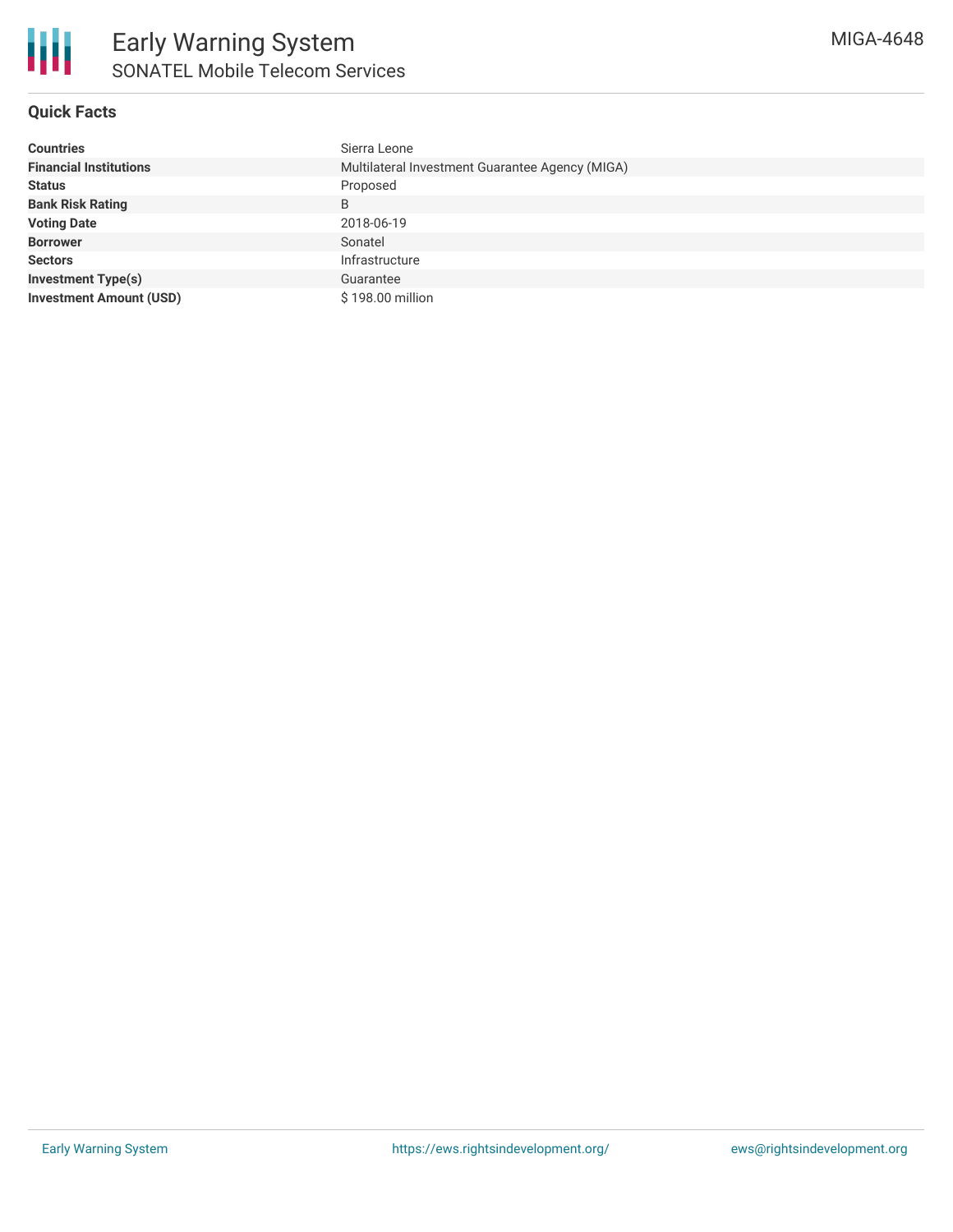

## **Project Description**

According to MIGA website, the project consists of the acquisition of and investment in Airtel Sierra Leone Ltd (renamed Orange Sierra Leone), an existing mobile operator and leader in 2G and 3G mobile services in Sierra Leone. SONATEL and its partner Orange S.A., via its Middle East and Africa subsidiary (OMEA), acquired OSL in equal shares in July 2016, to modernize and expand telecom infrastructure and services in the country, notably in underserved and rural areas.

Further, by investing in the expansion and improvement of mobile telephony and broadband infrastructure and services, the project has wide-ranging developmental benefits, notably on poverty reduction and economic growth through the facilitation and enhancement of trade and competitiveness at local and regional levels.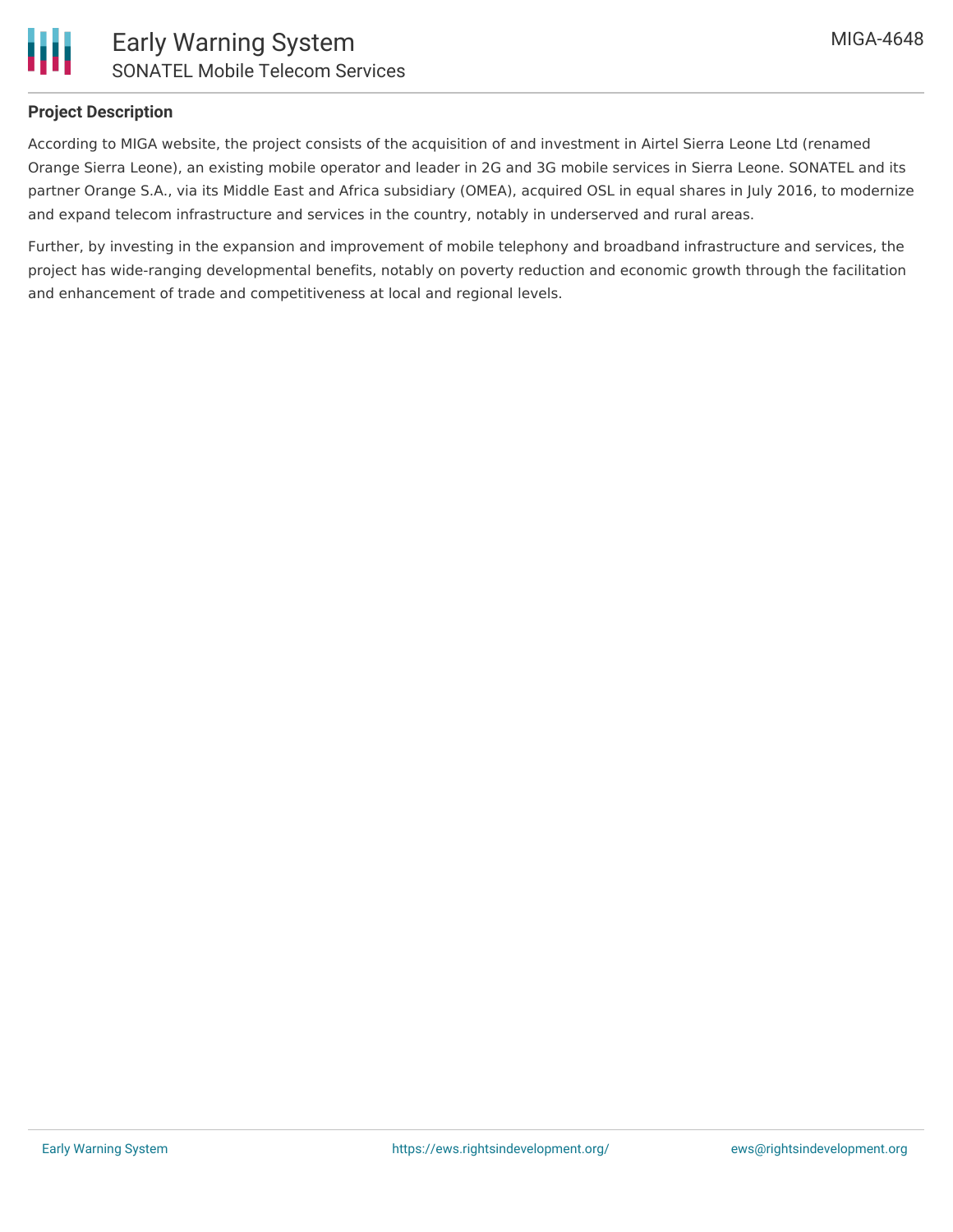#### **Investment Description**

Multilateral Investment Guarantee Agency (MIGA)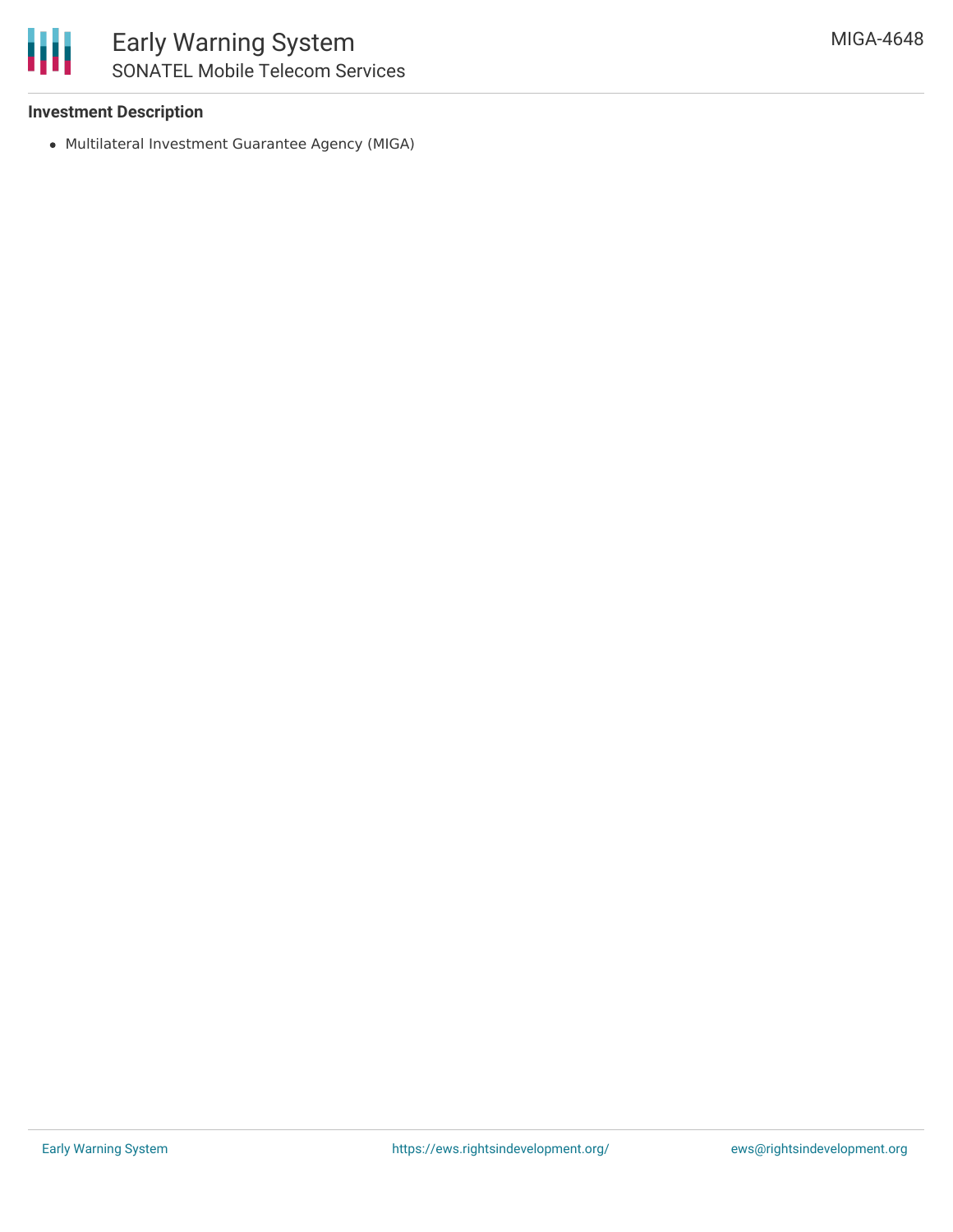#### **Contact Information**

No contact information provided at the time of disclosure.

#### **ACCOUNTABILITY MECHANISM OF MIGA**

The Compliance Advisor Ombudsman (CAO) is the independent complaint mechanism and fact-finding body for people who believe they are likely to be, or have been, adversely affected by an IFC or MIGA- financed project. If you submit a complaint to the CAO, they may assist you in resolving a dispute with the company and/or investigate to assess whether the IFC is following its own policies and procedures for preventing harm to people or the environment. If you want to submit a complaint electronically, you can email the CAO at CAO@worldbankgroup.org. You can learn more about the CAO and how to file a complaint at http://www.cao-ombudsman.org/